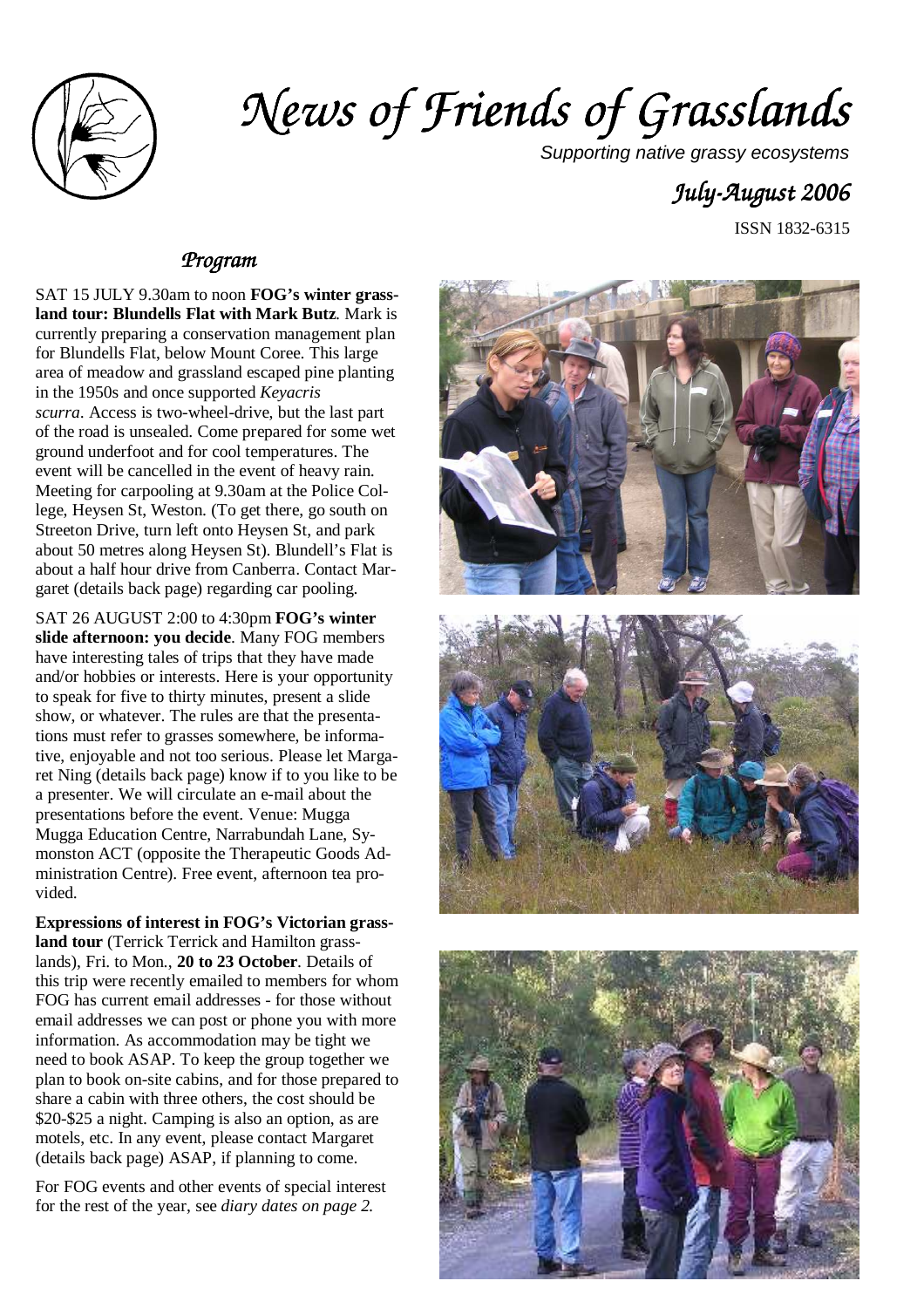# *News Roundup*

Natural Temperate Grasslands (NTG) of the Southern Tablelands (NSW-ACT) spoke on the recovery plan implementation project being administered by the recovery team.

The first focus of the project is to determine the extent, distribution and quality of NTG in the region. Starting with the NTG modelling work done by Rainer Rehwinkel, a survey strategy was developed to identify and survey potential sites. Greg was able to report that 46 properties had been surveyed, particularly around Goulburn, 2,024ha of NTG identified, of which 573ha were of high quality. Survey work will continue next year.

Having identified such sites, landowners have to be won over to continue to manage the sites for conservation, and Greg outlined strategies the recovery team was adopting to obtain good outcomes. Other strategies include increasing organisation and community awareness of NTG. Also, the project is attempting to make the large amount of data on NTG sites available to interested parties.

Geoff Hope described the likely changes that have taken place in the region's vegetation in the last 100,000 years. He initially showed us data on climate and sea level, reminding us that for most of the period, the area was in the grip of the last ice age.

He showed a number of sites in the region, where he and his colleagues have undertaken core samples to determine the vegetation structure and composition at the site and its surrounds. Unfortunately such methods largely rely on examining pollen which can only tell us about the broad categories of plants involved (grasses, sedges, daisies, and broad types of trees). Nevertheless they assist in providing likely scenarios. Data on the presence of charcoal provides useful data on fire patterns.

Grasslands would have held sway in many areas over long periods. Geoff provided interesting maps on possible vegetation patterns. Often forgotten, is that a very different suite of animals were occupying the area for much of that time.

Geoff posed the question: so what does history mean for future flora? He raised some interesting speculation about flora's ability to migrate and persist, and the alternating woodland-grassland biomes.

It is hoped that both gentlemen will enlighten us further on their fascinating work in future newsletters.

#### **Namadgi symposium**  *Groundcover*

5-7 MAY National Parks Association, ACT is to be congratulated for its three day symposium C*aring for Namadgi, science and people.* The aim of the symposium was to provide the latest available science that sustains the management of Namadgi, and to showcase many of the people involved in the science.

Speakers followed in rapid succession and covered a diverse range of subjects – an information junkie's paradise. Each speaker brought out new information and invaluable insights. Some favourites speakers were Murray Evans (corroboree frog recovery), Bob Abell (geology of Namadgi), Ian Fraser (teasing out natural science riddles – "I can't help wondering……"), Mark Lintermans (threatened native fish recovery), Don Fletcher (kangaroos and dingos), Adrian Whitehead (climate change), Roger Good (rehabilitation of wetlands), and Geoff Hope (history of wetlands).

The cost was \$10 and for a little extra, one could acquire the proceedings, which I suggest are worthwhile following up.

Photos front page: Susie Smith explaining willow removal project on FOG/GA tour – Story page 3. Middle and bottom photos: Jackie, Steve and group botanising, and group on FOG May weekend. Story by Paul Hodgkinson page 5.

### **Opening our eyes**

*Groundcover* 

SATURDAY 17 JUNE Thirty-three members attended the FOG presentations by Greg Baines and Geoff Hope, and were delighted to learn so much more about what is happening in the Southern Tablelands region.

Greg, who is the project officer for the National Recovery Team for the

**Some diary dates –***Margaret Ning* 

The following are FOG's program dates for 2006 after August – please record them in your diary. For more details, please contact me (see back page).

Sat and Sun, **16 and 17 Sept**. *Visit coastal heathland near Eden with Jackie Miles.* 

Fri. to Mon., **20 to 23 October**. *Visit to Terrick Terrick and Hamilton grasslands,* Victoria.

Sat. **11 Nov**. 9:30 am to 3:30pm. *Working bee at Old Cooma Common*, Cooma.

Wed **15 Nov**. Lunchtime *St Mark's grassland with Benj Whitworth*.

Sat. **18 Nov**. 1:15 to 5pm. *Discovering insects workshop with Kim Pullen and Roger Farrow*. Mugga. Small cost.

Wed. **22 Nov**. 5 to 6pm. *Visit to Hall Cemetery.* 

Sat **25 Nov**. 10 to 11am. *Mulanggari grassland with Benj Whitworth*.

Sat and Sun, **16 and 17 Dec**. *Southern Grasslands and swamps with Roger Farrow.* 

#### **Special interest to members**

**6 to 13 Sept** *Flora of the Warrumbungles.* See news item on page 6.

Tues-Wed, **28-29 Nov**. (revised dates previously 29-30 Nov.) Australian Network for Plant Conservation *ACT Grassy Ecosystem Workshop.*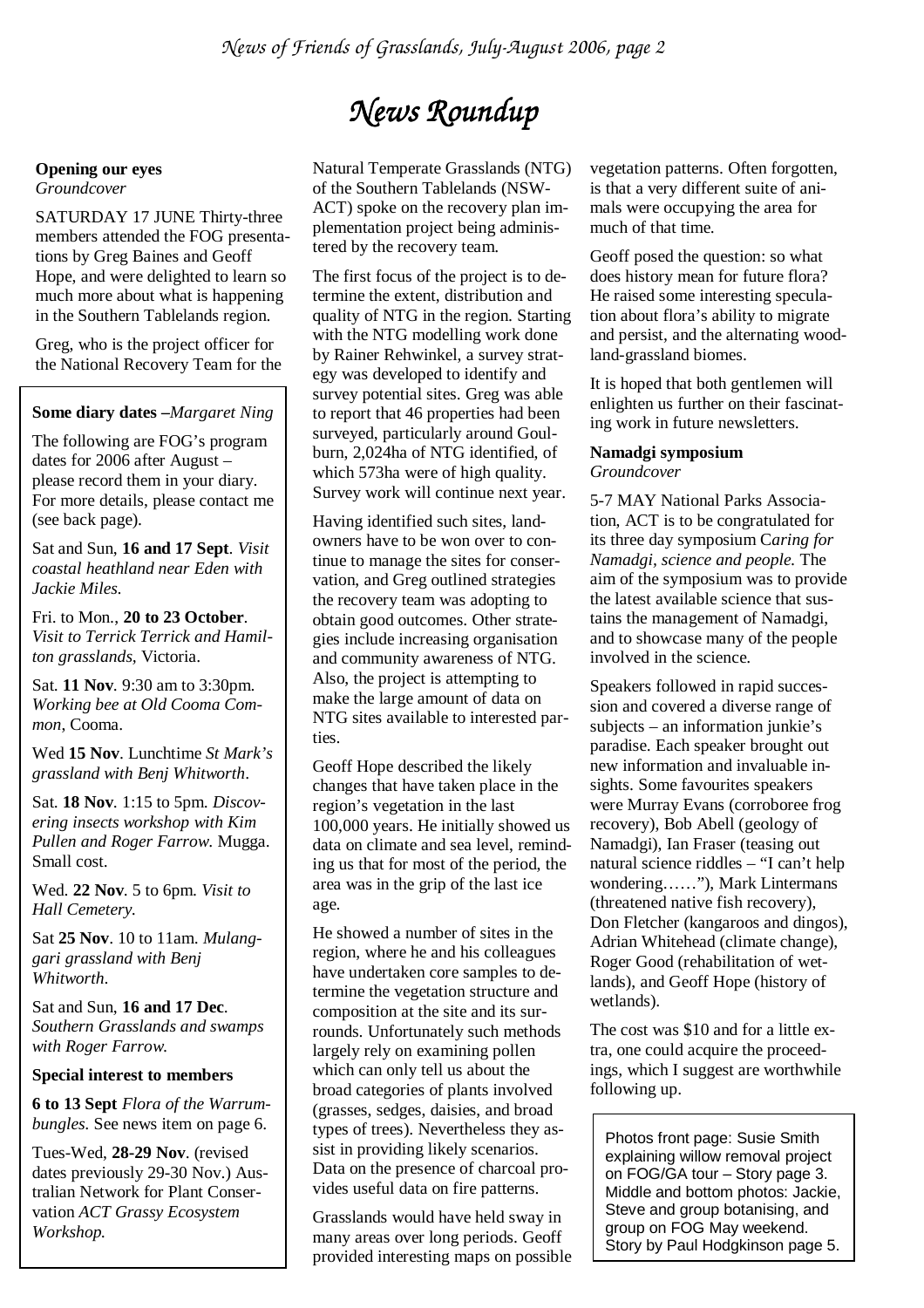#### **FOG/GA bus tour**  *Grasscover*

30 APRIL Twenty two members of FOG and other community groups joined Susie Wilson from Greening Australia (GA) to tour ACT Land Keepers project sites.

In common with last year's trip (see *after the pine forests,*  FOG May-June 2005 newsletter), the sites visited were burnt by the 2003 Canberra Fire, and the theme was how to manage situations in which native vegetation was recovering, along with healthy weeds. While supplementary planting is usually a GA focus, the pendulum is increasingly swinging to land management considerations.

The first stop was Coppins Crossing on the Molonglo River where Susie discussed GA's strategies to remove willows, and other challenges presented by a combination of native vegetation and weed regeneration.

The second site was in the Mt Stromlo area, where Susie outlined options for native revegetation of a large area of previous pine forest plantation, where there were patches of remnant forests. Many participants, drawing on their experience, suggested strategies that might be adopted.

The final site was near Mount Mac-Donald, in the Lower Cotter Catchment. It was a small and diverse remnant patch on a hill top which had survived despite being surrounded by pine forests. Around the patch, pine wildings, emerging native vegetation, and weeds were vying for supremacy. With the recently announced management plan for the lower Cotter Catchment, support should swing behind the native vegetation.

The view from the site was magnificent showing the ACT landscape to the south  $-$  a complex of mountains and valleys. We were also able to observe some 115 GA volunteers planting on the slopes below us.

The final part of the activity was a visit to the Australian National Botanic Gardens to see GA's seedbank project, part of the Seeds for Survival project, managed by Ben Cavuoto. Ben, another of those treasurers that GA have been recruiting, walked us



View of Lower Cotter Catchment – a complex of mountains and valleys, and the FOG/GA group at lunch.

through the project which promises many breakthroughs in our knowledge of growing local herbs for revegetation work. GA then provided a wonderful picnic lunch in the gardens.

Big thanks to Susie, Ben and GA for their hospitality, knowledge, enthusiasm, and commitment.

#### **ACT Frogwatch report**  *Geoff Robertson*

27 MARCH ACT Frogwatchers have done it again with the release of the 2005 Frogwatch report. It is full of great pictures of frogs and many maps, a frogophile and statistician's delight. The report for 2004 was written up in the July-August 2005 issue of this newsletter.

In 2005, over 200 volunteers participated in the census, monitoring at over 140 sites. Of the 144 sites monitored, one species was recorded at 102 sites with another at only two sites. Nine species were recorded and the number of sites for each are: spot-

> ted grass frog *(Limnodynastes tasmaniensis,*102), common eastern froglet *(Crinia signifera,* 96), plains froglet *(Crinia parinsignifera,* 87), eastern banjo frog *Limnodynastes dumerillii,* 62), Peron's tree frog *(Litoria peronii,* 45), smooth toadlet *(Uperoleia laevigata,* 40), brownstriped frog *(Limnodynastes peronii*, 20), whistling tree frog *(Litoria verreauxii,*  11), and spotted burrowing frog *Neobatrachus sudelli*, 2*).*

> The eastern banjo frog was found at many more sites this year compared to 2004, probably a return to more normal levels. Many other species were found at more sites compared to 2004. However, the whistling tree frog was down from 32 sites in 2004 to 11 in 2005.

Also available is a ten-page pamphlet on *creating a frog friendly habitat in the ACT community*. It has some great ideas for the home gardener or more ambitious projects.

For anyone interested in frogs or conservation in the ACT, this is a must read. To follow this up, contact Rachelle McConville, the ACT Frogwatch Coordinator on waterwatch@ginninderralandcare.org.au.

#### **In this issue**

- FOG program
- News roundup
- Veg Futures Conference
- Van Klaphake's pictorial keys
- Climate change: are we part of the problem or part of the solution?
- FOG letters
- Showy copper-wire daisy: an impressive flower of grassy ecosystems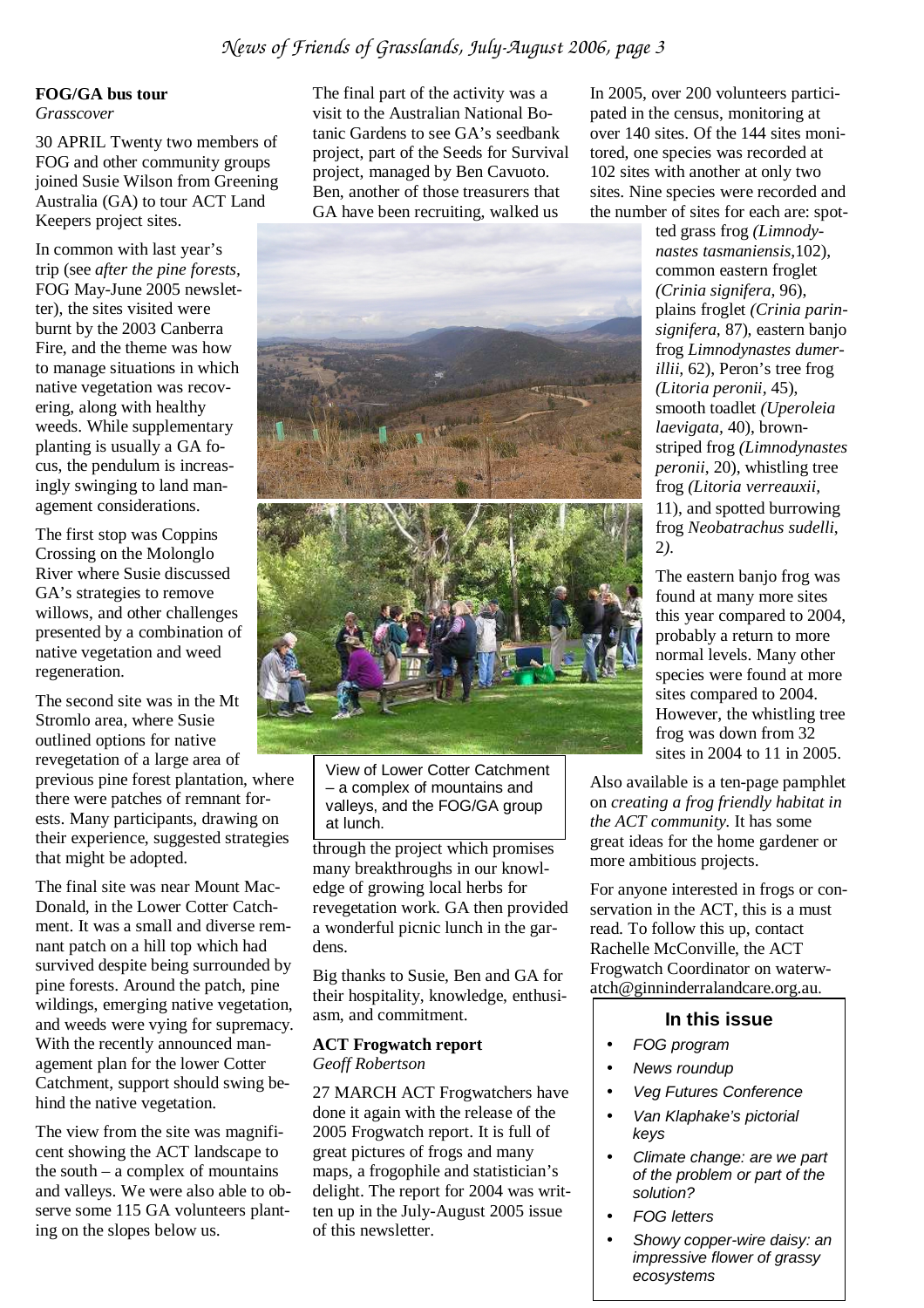#### **Friends of Merri Creek**

*The Web (WWF, TSN Newsletter)* 

AUTUMN 2006 Friends of Merri Creek have helped to safeguard the future of the golden sun moth and the striped legless lizard within the 300 hectares of Craigieburn grassland reserve on Melbourne's northern fringe.

The group has been busy erecting fencing, removing weeds and planting 7,500 native wallaby grasses, some of which have never been planted before.

During recent surveys, volunteers were lucky enough to see sun moths flying about in the new wallaby grass plantings. Unlike most moths, the golden sun moth only flies during the sunniest part of the day. In December 2005, the first survey - held on a hot, sunny day with no wind - resulted in the sighting of 1,254 golden sun moths. However, the second survey, on the following Sunday, which was a cool, overcast and windy day, resulted in no sightings. Similar results were recorded in 2004.

The golden sun moth population was only rediscovered at Craigieburn grasslands in December 2003 by Brian Bainbridge. Until 2004, there were only five other known populations of the species in Victoria.

#### **Lower Cotter management plan**  *Grasscover*

26 MAY The ACT Government is seeking comments by 31 July on a draft management plan for the Lower Cotter Catchment that proposes the re-zoning of former forestry land as mountains and bushland and that will put the protection of water quality at the centre of all future decisionmaking. The *Lower Cotter Catchment Draft Strategic Management Plan, Clean Water, Healthy Landscapes*, comes as Canberra begins to draw on water from the Cotter Dam for the first time in decades.

In announcing the draft plan, ACT Chief Minister Jon Stanhope said "water is a precious resource and clean water from healthy catchments is a priority for the ACT Government. This draft plan puts forward a 100-year vision for protecting our water through science-based, adaptive management."

Under the plan, no further commercial or broad-acre pine plantations would be established in the Lower Cotter Catchment, and existing plantations would be phased out over 35 years. Areas in the catchment zoned for commercial pine plantations in the Territory Plan would be rezoned as mountains and bushlands. This would make the land use consistent with the rest of the catchment, where the objectives for land use are for the protection of existing and future water supply, natural and cultural heritage conservation and recreational uses.

Jon Stanhope said natural regeneration in the catchment since the 2003 fires meant experts now believed that restoring native vegetation to many areas was achievable in the long term. The draft plan also allowed for non-native vegetation such as exotic grasses to be established in areas where this would assist soil stability. The draft plan draws on the findings of the CSIRO study, *Revegetation of water supply catchments following bushfire*, commissioned by the ACT Government last year. The draft plan also builds on works already undertaken in the catchment to stabilise soils.

The ACT Government has spent or allocated \$14.5 million to post-fire clean up and remediation in the catchment, with another \$7.5 million programmed until 2008-09. Work has included the removal of standing burnt pines, the decommissioning of about 100km of roads, sediment control and about 1330ha of planting. ACTEW has also spent \$1.5 million on roads and erosion prevention and is working with Environment ACT on further road and drainage works, sediment basins, wetlands, vegetation planting, monitoring and research.

Jon Stanhope said the latest climatechange scenarios suggested fires could be more frequent in the future. Native vegetation that would regenerate after fire would help secure the future water supply of Canberrans, while in the eastern area of the catchment closest to Canberra, revegetation strategies would take into account fuel management, integrating fire protection with catchment management. Both the draft plan and the CSIRO report can be found at www.environment.act.gov.au.

This is a recognition of FOG's view, advocated for many years now, that where possible our landscapes should be managed to facilitate recovery of our natural grassy ecosystem vegetation. All things considered, it is finally being recognised that what has evolved here is better than any recent human-induced change to provide best possible environmental services. In the aftermath of the 2003 Canberra Fire, restoring native vegetation was considered to cost too much. However, with time, native vegetation has been making a comeback naturally, huge armies of volunteers have been organised by Greening Australia to bring back indigenous vegetation, and it has been recognised that pine plantations are not only commercially a non-starter but provide poor water outcomes and enhance fire risk. In their place we shall see more open forest, grasslands and grassy woodlands, and hopefully a huge opportunity for wildlife recovery. Hopefully, the final document will omit the reference to exotic grasses.

#### **Science Fair**

*Paul Hodgkinson* 

5 JUNE Representing FOG, I attended the opening of the annual Science Fair at Hughes Primary School organized by the Science Educators Association of the ACT (SEAACT). FOG was invited as a sponsor in the Life and Living section.

Student science projects were on display at the Fair, and as on previous occasions showed there are many budding scientists.

The official opening was by Andrew Barr (MLA Molonglo) Minister for Education and Training and Kathryn Brown, SEAACT President. Kathryn gave a very informative presentation on the various science themes, while systematically picking her way through the various science projects. For more information, see: http://www.seaact.asn.au.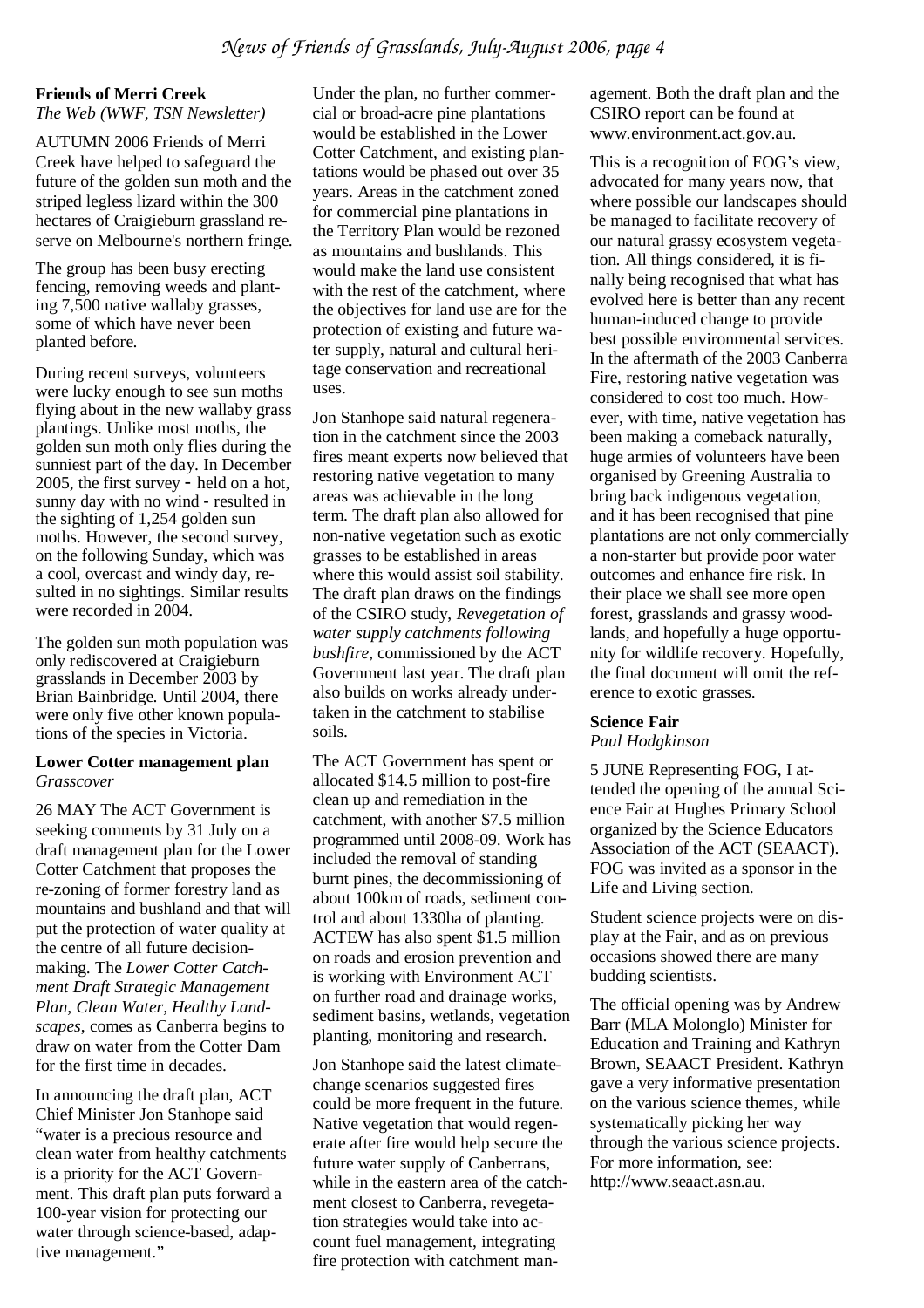#### *News of Friends of Grasslands, July-August 2006, page 5*

#### **Some non-grassy ecosystems**  *Paul Hodgkinson*

20-21 MAY The FOG weekend visit to Mollymook, north of Ulladulla (NSW), along South Coast revealed some vegetation communities with few if any grasses. On Saturday, those who had travelled down on the Friday night, were joined by Greg and Anne, Alan, Emma, Colin and guides Jackie Miles and Steve Douglas.

FOG visited heath on Little Forest Plateau in Morton National Park described as *low closed heath with emergent eucalypts* and we just kept ahead of the rain. Some had a brief glimpse of Pigeon House Mountain mostly obscured for the day. *Lambertia formosa*, showing off bright red flowers is quite flamboyant at this time of year, dressing down the sap dripping from the stunted bloodwood emerging from the low heath that dominates the level ground on top of this escarpment. *Banksia ericifolia*, *Chloanthes stoechodes and Woolsia pungens* were also in flower and provided colourful subjects for photo shoots. Woolsia when small resembles a *Pinus radiata* seedling and develops into a white flowered epacridlike plant.

A high point was standing by the trig four metres from a sheer drop with heath on top and rainforest of lily pilli, sassafras and cabbage trees festooned with vines. Colin, Margaret's younger brother, was puzzled why people could be so absorbed in identifying plants and seemingly overlook the spectacular view. We mused about how nice it was to see a mix of green plants together, unlike the drought stricken Southern Tablelands with its rusty *Themeda*, although there is something nice about Themeda in autumn with its frosted foliage.

So it is hard to write a truly unbiased report. Could we find a grass? Actually no, but we found a grass tree (*Xanthorrhoea* sp.)! So the theme of the weekend became "No grasses, functional ecosystems never-theless".

After lunch we took a short 1.5 km stroll along Little Forest walk. We



FOG's Mollymook weekend, and Jackie paddling off in her canoe.

could hear yellow-tailed black cockatoos, eastern spinebills and yellow faced honeyeaters as we walked through the bush past iconic bloodwoods and banksias. I caught another view of Pigeon House Mountain, ap-

parently named by Captain James Cook after the cylindrical pigeon houses of Europe. On our way back to Mollymook we stopped at the sandstone rock ledges down Porters Creek Dam Rd to the Princes Hwy. These were a vegetation community Steve refers to as *escarpment complex* comprising wet rainforest species like *Acmena smithii, Todea barbara, Blechnum* sp*., Cyathea australis* and *Smilax australis,* even some Port Jackson fig *(Ficus rubiginosa).* Down slope were Sydney peppermint (*Eucalyptus piperita*), silvertop ash (*E.* sp.) and turpentine (*Syncarpia glomifera*).

The following day we visited Narrawallee Creek Nature Reserve in Conjola National Park. We botanised open tall forest of blackbutt, swamp mahogany (*E. robusta*) and turpentine, and another tall open forest community dominated by bloodwood, scribbly gum (*E. sclerophylla*) and narrow-leafed stringybark (*E. eugenioides*) interspersed with *Casuarina littoralis, Banksia spinulosa* and a patch of bangalay (*E. botrioides*) and cycads (*Macrozamia*  sp.). There were a few native grasses to be found including *Panicum sp., Microlaena stipoides, Stipa pubescens and Cymbopogon refractus.*

Lunch was had on the shoreline of Lake Conjola, after which Jackie said good bye and paddled off in a rented canoe. The crowd had been dropping away but the remainder, Margaret, Geoff, Heather and I, travelled in convoy with Steve and Emma to UHF radio commentary from Steve, stopping at Penance Grove, a wet temperate rainforest of ancient plumwoods, treeferns and clubmoss in Monga National Park. We also recognised the Monga waratah (*Telopea mongaensis*) along Mongarlowe River track. A nice weekend away from Canberra.

#### **World environment day dinner**

6 JUNE CANBERRA Two hundred people attended the Environment Dinner organised by the Conservation Council. The dinner was held at the new Multicultural Centre in Civic, a great venue, and all food coordination, preparation and on the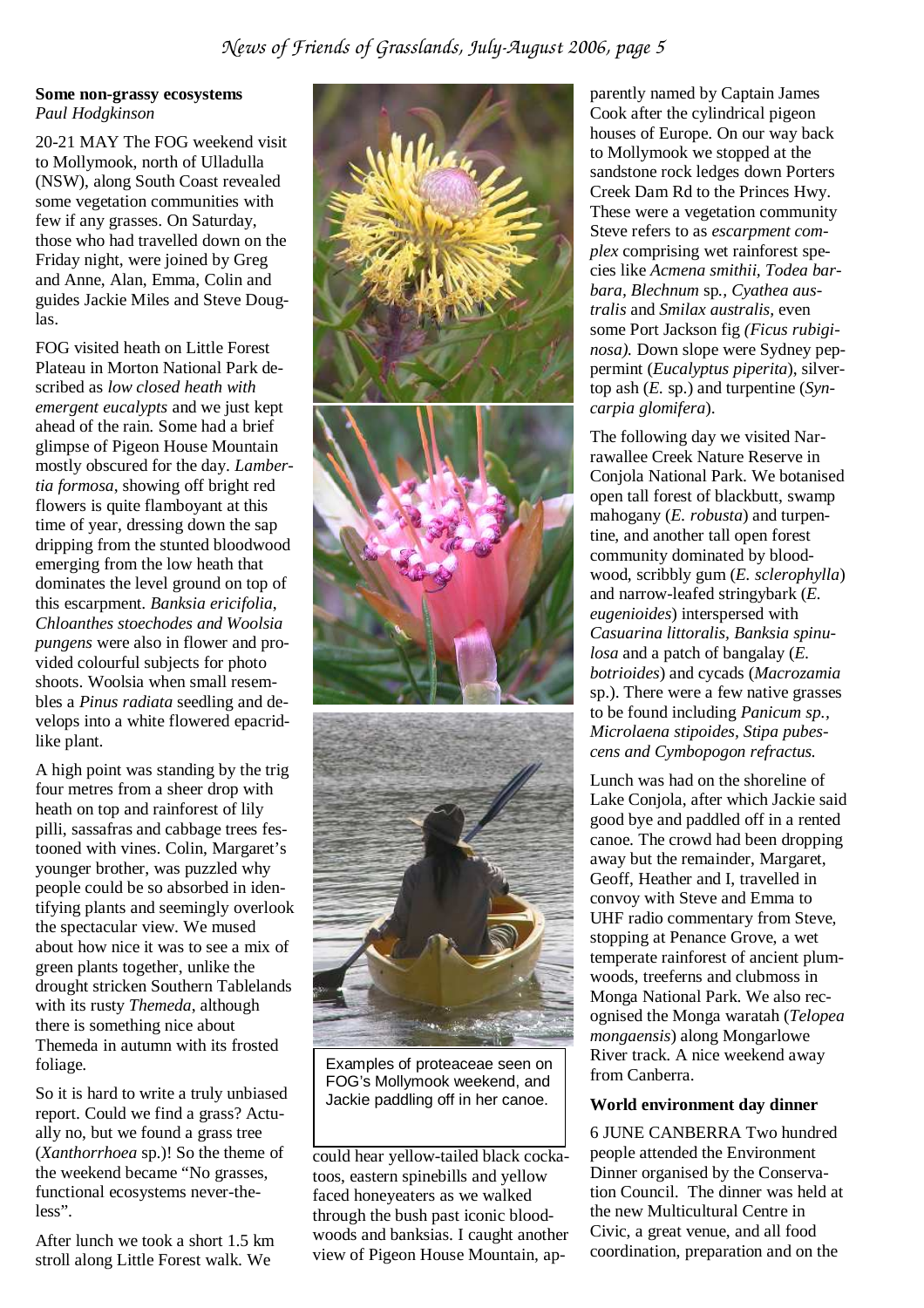night serving and waiting was undertaken by a team of volunteers. Clare Henderson and Larry O'Louglin of Consenus Productions did the catering - an Asian style banquet.

From the feedback received all had a good time. The event was successful as a fundraiser, which assists the Council to meet some of the shortfall arising from the Commonwealth Government's withdrawal of administrative funding last year. Thanks to the many FOG members who attended the dinner, and/or who provided support to the event in other ways.

#### **Flora of the Warrumbungles** *Anthony O'Halloran*

To coincide with the peak of the wildflower season, the Warrumbungle Discovery Program is offering a weeklong program of activities in and around the Warrumbungle National Park (6 to 13 September).

Activities will include guided half day and full day walks to sites to see a great variety of plant life. Many walks will be to less accessible areas of the park. Mt Naman on the south western side is a challenging but rewarding walk and parts of the Pilliga Nature Reserve also provide walks into a brightly coloured landscape.

Early morning bird walks through the woodlands will show the importance of a healthy plant life to maintain birdlife. Other activities will include some special workshops on plant identification and flower photography.

Evening presentations will include slide nights on various aspects of the area and Dr Morrie Duggan will impart his extensive knowledge of the geology of the region, linking the variety of landform and geology to the vegetation and fauna. A cosy campfire evening will be a great opportunity to relax with friends and share stories with the Discovery Guidecome-raconteur, Peter McDonough. Leaders for the week will include Discovery Rangers Annabelle Greenup, Anthony O'Halloran and Sue Brookhouse, each of whom has an expert knowledge of the flora of the area.

For more information and details about accommodation and camping see the Warrumbungle National Park Guided Tours website, or contact the Warrumbungle National Park on 02 6825 4364.

#### **ACT enquiry on DV257**  *Geoff Robertson*

27 APRIL on behalf of FOG and the Conservation Council, I summarised both organisations' submissions on DV257, suburb of Crace, Gungahlin to the ACT Legislative Assembly's Standing Committee on Planning and Environment. Michael Gentleman MLA and Zed Seselja MLA represented the Standing Committee.

The meeting took place in the field on the outskirts of the proposed new suburb of Crace which should commence development in late 2008. Representatives of the ACT Planning and Land Authority, the Housing Industry Association, and Ginninderra Catchment also provided information and/or presentations.

The key point in the FOG/Council submissions was that as much as possible of the biodiversity values should be retained or compensation provided in lieu. The area occupied by the proposed suburb has many magnificent old yellow box and red gum trees, each of which is a haven for biodiversity (thousand of insect species may be present on a single tree), as well as habitat and food for threatened species such as regent honey eater. Such trees should be kept in clumps as far as possible, but the inevitable tree loss should be made up by realistic biodiversity compensation using the principle of "no net loss" that is contained in some state native vegetation legislation.

The submissions emphasised that the proximity of the Crace grasslands and the striped legless lizard habitat needed special attention. Principles such as housing not fronting onto the reserves, appropriate buffers, cat containment, education about animal and weed impacts from urban gardens, and generally giving priority to ecological considerations were emphasised. Landscape design to prevent inappropriate water run-off, and pas-

sive solar design for housing were also emphasised.

#### **Seeds forum**

*Paul Hodgkinson* 

26 MAY Local and interstate native seeds industry representatives and specialists attended a conference at Greening Australia's *Serious about Seeds Forum* to talk about aspects of native seed production.

Ben Cavuoto, who heads up the Seeds for Survival Project, spoke about the seed bank concept and GA's commitment to establish a seed production area at Yarralumla Nursery's Pialligo Farm. The principles established by Martin Driver (GA Murray - Deniliquin) and others, in creating seedbanks of local native shrubs and trees would be realised with investment in plants native to the ACT and surrounding NSW areas.

Paul Gibson Roy from Victoria's Grassy Groundcover Research Project presented a different approach to seed production of grassland plants, container growing plants, and harvesting these seeds. Information on Paul's exciting grasslands work has appeared in earlier FOG newsletters.

Sarah Sharp, Environment ACT, presented draft ACT guidelines for using native seed in revegetation, Linda Broadhurst, Centre for Plant Biodiversity Research, CSIRO Plant Industry, spoke about plant genetics and implications for seed collection, production and use, and John Weatherstone gave his thoughts on native seed collection, storage and distribution.

Following the key speakers and lavish lunch we listened to Martin Driver and John Weatherstone discuss aspects of the prospective seed production area at the Pialligo Nursery. GA has some challenges ahead with this site. The key is to keep it small, manage for plants in short supply, and to get participation by local landholders, seed collectors and local seedbanks.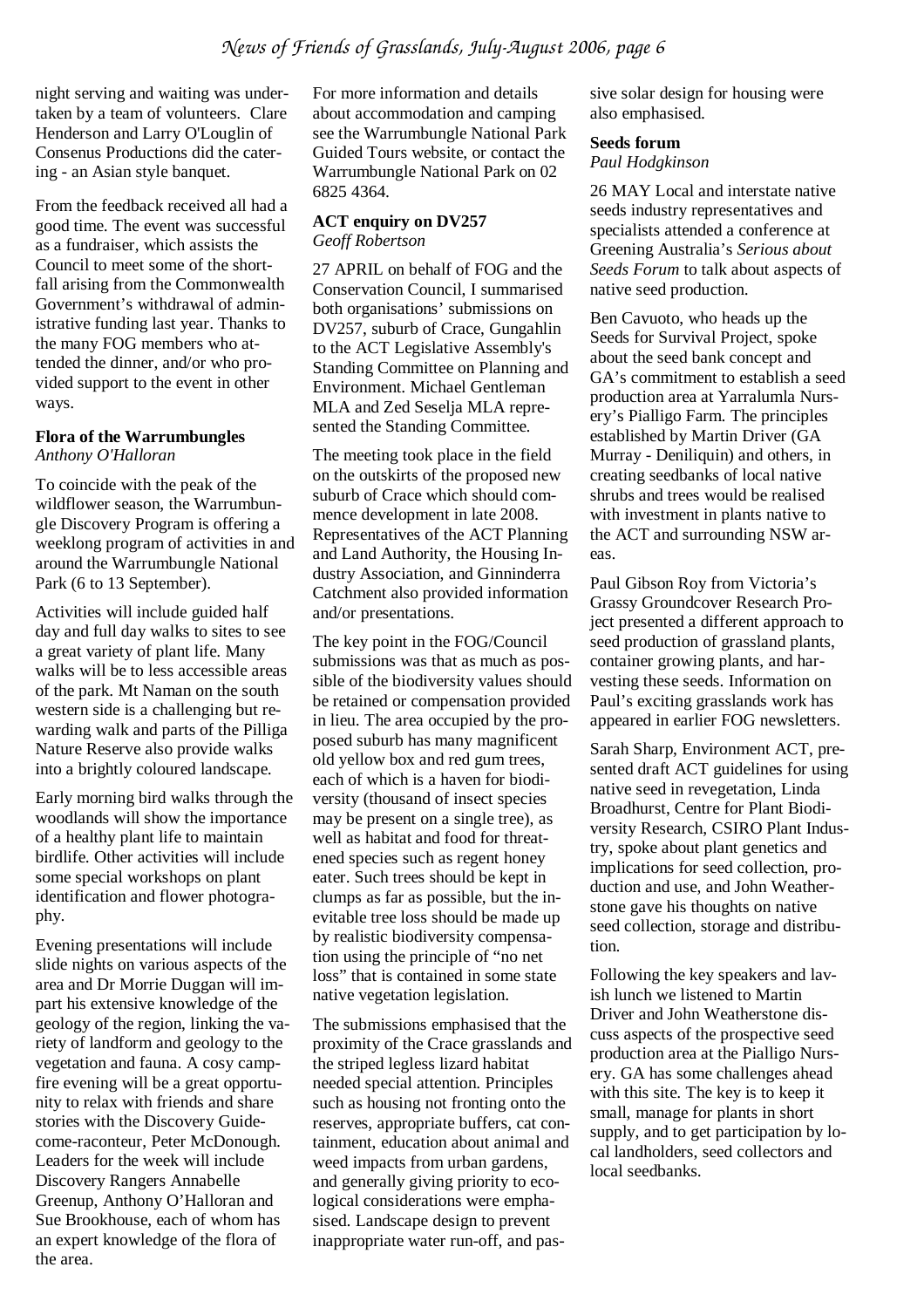#### **Sculptured seats in Aranda grassy woodland** *Hanna Jaireth*

25 MAY 2006 Friends of Aranda Bushland celebrated the end of the grant-phase of the education project with the launch of two seats sculpted by Paul Jamieson. Paul translates recycled and salvaged timber sourced from around the Canberra region into sculpture and furniture. He also runs *The Front* café-gallery in Lyneham. The seats are located in the grassy woodland walkway on the Frost Hollow to Forest Walk.

At the launch FAB Convenor, Mary Falconer, expressed hope that younger Canberrans might be inspired by the educational activities accessible at <www.friendsofarandabushland.org.au> to become involved in conservation activities.

She reminded those who attended the high conservation value rural lease area known as South Aranda Woodland that work needs to be done to reduce the dense herbaceous weeds endangering the native grasses in the area, and

threatening to spread into the adjoining Canberra Nature Park. She said she would like to see that woodland become part of Canberra Nature Park.

#### **Native pasture plants field day**  *Groundcover*

4 MAY Several FOG members were among the approximately sixty people who attended the second native pasture plants field day organised by the Southern Rivers Catchment Management Authority as part of its Maintenance of Biodiversity in Native Pasture Project.

The project recognised that native pastures are managed, valued and used in a variety of ways in the Southern Tablelands. Management influences the range of native plants that occur within native pasture. The project aims to learn from these management approaches and styles.

The field day was held at Jillamatong near Braidwood. The aim of the field day was to provide more information about the project. Following several



Top: Launch of sculptured seats by ACT's new minister responsible for the environment, John Hargreaves, with Ian and Mary Falconer (convenor FoAB), Mary Porter and Michael Gentleman MLAs. Photo provided by Hanna. Bottom: David Eddy's presentation at the Jillamatong field day.

interesting talks, covering a range of topics on managing native pastures for production, the group visited several paddocks which were excellent examples of productive native pastures and weed controlled areas.

One of the speakers, our own David Eddy, gave a wonderful talk on reading landscapes, the evolution of native grasslands and pastures, and how such areas can be used for good production and conservation outcomes. Workshops on plant identification in the field and the value of individual

plants in pastures also provided valuable information and insights.

FOG members who want to learn more about this work, should talk to Donna Hazell or Rebecca Hall (02 4842 2594).

#### **NSW PAS for threatened species**

In New South Wales, 1004 native species, populations and ecological communities are listed as threatened with extinction. NSW DEC website shows you what they look like, where and how they live, why they're threatened, and what we can do to help bring them back from the brink of extinction. The site now includes Threatened Species Priorities Action Statement (PAS) which is now open for comment until 12 August. See: http://www.threatenedspecies.en vironment.nsw.gov.au.

#### **Wildlife corridors and DV231**  *Geoff Robertson*

A smart but not decisive response was made in early June by the ACT Government to the wildlife corridors and DV 231 report prepared by the Legislative Standing Committee on Planning and Environment (see

Jan-Feb 2006 issue of the FOG newsletter).

The Government's response neither supports or rejects the Committee's recommendations, despite using words like 'noted', 'agreed', 'agreed in part', and 'not agreed'. It will depend upon what ACTPLA actually do in future in preparing each draft variation and the conservation community's ability to keep them honest.

For example, while the Government did not agree with recommendation 2 to pull back the boundary of Throsby towards Horse Park Drive, it said it would change the final variation document to reflect that more research should be done before the final boundary is decided – Throsby does not come on line until 2016. For more information, please contact me (details back page).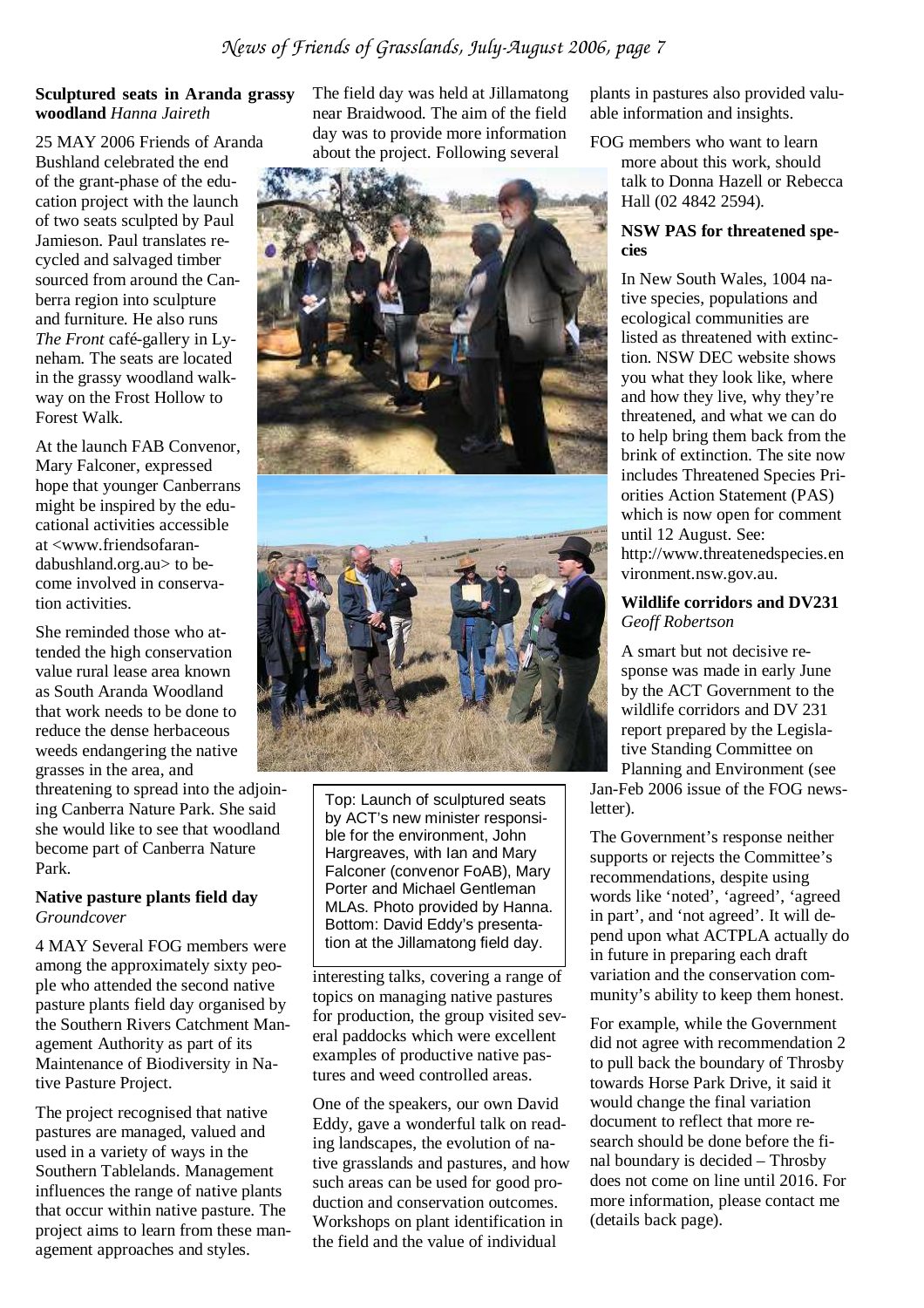#### **Open Space Network Project**

MAY 2006 ACT Planning Variation 165 was tabled in the Legislative Assembly. This involved a review of 300 sites in and around Canberra. It recommended planning protection, or enhanced protection for 248 sites.

Some of these, of great interest to FOG, are Fisher Parkland (36ha), the Conder grassland moratorium site (5.6ha), and native grassland adjoining Ginninderra Creek at Umbagong Park in Latham (2.2ha).

#### **Planning for sustainable suburbs**

5 JUNE Late comments may still be accepted on the ACT Government's draft *Water Sensitive Urban Design Guidelines for Sustainable Development in Canberra* (WSUD) if stakeholders check with ACTPLA, according ACTPLA officer John Neal, who highlighted the main features of the guidelines at a forum hosted by the Ginninderra Catchment Group to celebrate World Environment Day. The aims of the guidelines include reducing reliance on the city water supply system, reducing storm water runoff, and maximizing wastewater reuse. The guidelines are available on CD or <www.actpla.a-ct.gov.au>.

Malcolm Leslie, Forde Development Corporation, told the forum that construction would begin on the Forde development in 2007, for occupation from 2008. WSUD principles had been applied. Wetlands and open space areas for water quality, and

habitat and aesthetic values would be created. Mains water usage would be reduced by about forty percent. Riparian corridors would be revegetated, trees retained where possible and native plantings undertaken. Cat containment applies and energy savings would be made through passive solar design and other HIA GreenSmart initiatives. Partnerships were being developed with Parkcare and Greening Australia, and two traineeships would be funded. A parttime community worker would be employed and a public art strategy implemented.

Adrian Moy, Madison Constructions, queried the achievability of the WSUD guidelines and criticized their impact on new house prices. He said that new developments should not have to carry the main WSUD implementation burden, and that the ACT Government should retro-fit public housing stock. He also called for estate level WSUD initiatives, rather than at individual house level, solar streetlights and quicker land release. Mr Neal responded that ACT residents have permanent water savings measures in place, dual flush toilet rebates, rainwater tank rebates, etc. and that WSUD principles would be applied to all planning and design, including re-development in established urban areas, public works, etc.

#### **FOG submissions**

The last newsletter had two news items *fourth part of trilogy needed,* 

on the draft aquatic species and riparian strategy (Action Plan 29), and *FOG comment sought on ACT as a biosphere reserve.* FOG put in submissions on both these matters and copies can be obtained from fogcanberra@yahoo.com.au.

#### **Editor's desk**

Again, there is far too much material crossing my desk and I cannot include it all. So I thought that I would mention some of the things left out.

*Australian Plant Conservation,* the ANPC bulletin, March-May 2006, had a special theme on fire for conservation, a must read for those with an interest in this subject, especially grassy ecosystem management using fire.

We received a copy of the first *Grassy Groundcover Gazette* (May 06) the newsletter of Grassy Groundcover Research Project (see *putting back the ground cover –* Mar-Apr 2006 newsletter.) For more information contact Rebecca Passlow (rpasslow@gavic.org.au).

The *Stipa newsletter* (April 06) contained fascinating information on native grasses, soils, native grasslands, pasture cropping, and paddock monitoring, and a good round up of news and issues by Sue Rahilly.

*Rural Fringe* contained the latest piece by Geoff Robertson – this time on *Native daisies of the Canberra region.* 

# *Veg. Futures Conference*

*Geoff Robertson* 

#### *As mentioned in the last newsletter, the wrap-up on the*  Veg. Futures Conference *had to be held over.*

19 to 23 MARCH The Greening Australia (GA) and Land and Water Australia (LWA) conference was a highly and well organised event to which 550 people flocked, including some 16 FOG members, although some of them were recruited during the event.

The conference opened on the Sunday evening at the trade display part of the conference, consisting of many stalls organised by government agencies, businesses with an agricultural or environmental focus, and some of the larger non-profit environment organisations. It was very tempting to avail oneself of the free literature and goodies

available, and although I was moderate in my sampling, I nevertheless managed to remove a dental filling with one of those dreaded Minties.

On day one, 20 March, there was a variety of speakers coming from many perspectives. Carl Binning's and Andrew Campbell's talks on behalf of GA and LWA were a little scattered and bland, appealing to all stakeholders, especially those providing funding. The Hon. Peter McGauren MP, Minister for Agriculture, reminded us of the Federal Government's inconsistent approach to the environment. His talk started badly, as Carl confused the minister with his more notorious brother. Maybe in revenge, the Minister, while saying some good things about the environment, proceeded to attack the states on their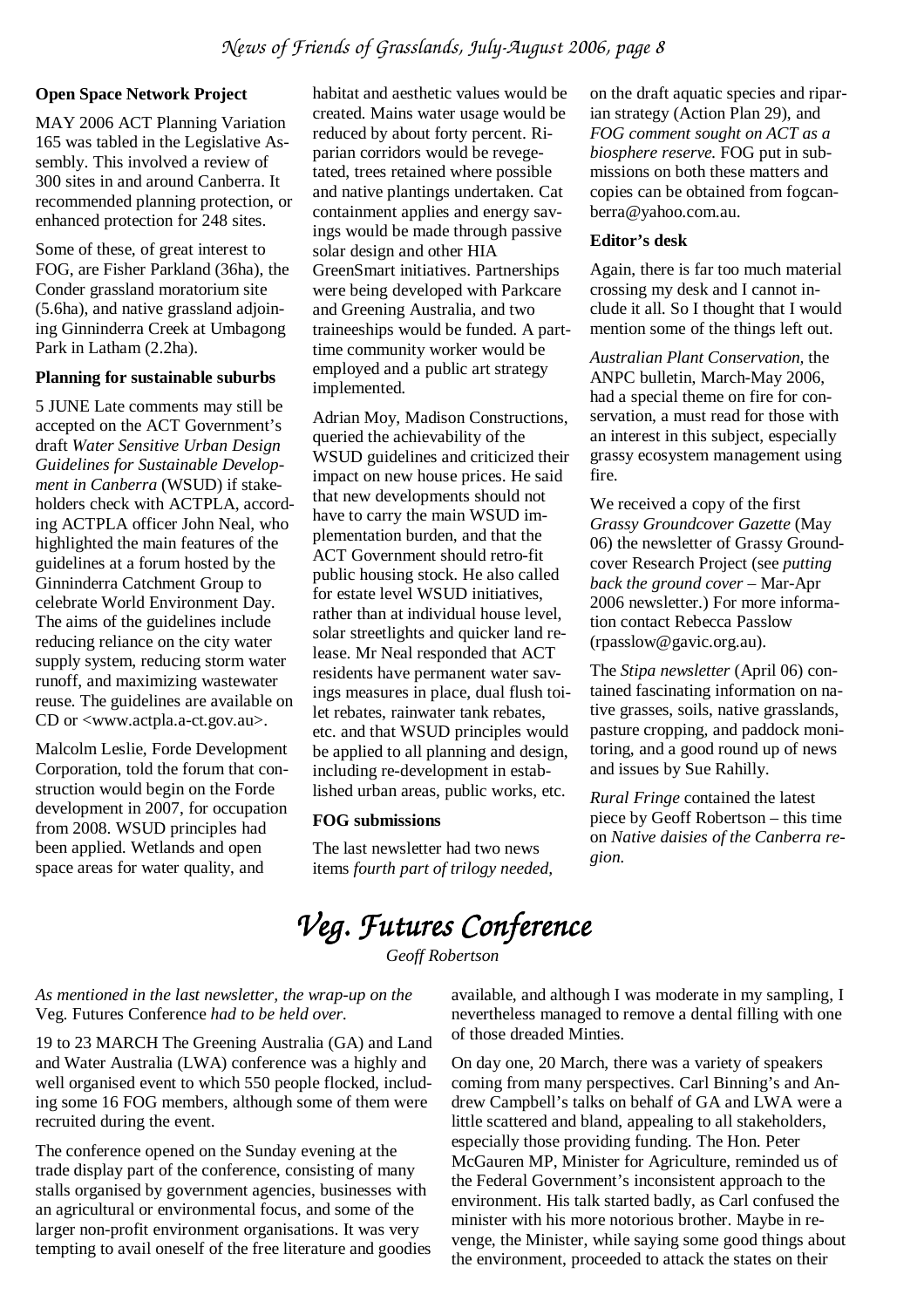#### *News of Friends of Grasslands, July-August 2006, page 9*

native vegetation legislation, quoting all the more extreme and ill researched views reported in the *Land* in recent times. He also stated that those who advocated saving single paddock trees were only protecting the habitat of individual rabbits. This might have appealed to some rednecks who have been asleep for the last fifteen years or so, but his otherwise very polite audience started groaning quite audibly.

Two very impressive talks were given by Indigenous people. Yalmambirra gave the welcome to country combined with a talk on how he attempted to reclaim and revegetate Aboriginal land near Albury. Leanne Liddle, described as a scientist and a lawyer, who works for the SA Department of Environment and Heritage, manages a wildlife project in the Anangu Pitjantjatjara Yankunytjatjara lands to enhance wildlife habitat and landscapes and to enable the harvesting of wildlife species sustainably by combining traditional and scientific knowledge with that of the traditional owners and community leaders. One other keynote speaker was David Lindenmayer, the leader in "natural experiments" in landscapes, vegetation and habitat, who explained his scientific work and what it is telling us. Another fascinating talk was given by Bill Knight (Alcoa), who described the work being done by his company to re-establish 100 percent of species in mining revegetation sites.

Day one finished with the poster sessions with many interesting posters and presenters. There were displays with a grassy ecosystem focus and FOG's posters received many compliments. The day was a good one, and the large diversity of views probably reflected the community's spectrum.

Day two was the field day with three options. I ended up in the *Corowa/Rutherglen –' broad acre, big changes' – farming for the future* session, and my travelling companion for the day was Rainer Rehwinkel. I had not expected much, but I was very pleasantly surprised. The bus trip itself was great as we travelled through the back blocks around Albury on both sides of the border and I was delighted by the bits of remnant vegetation. Having an expert interpreter by my side





Some of the many presenters: Leanne Liddle, Tom Wright, Anne Brown, and Paul Gibson Roy.

added to my appreciation of what we were seeing. Martin Driver (Murray Catchment) provided a commentary throughout much of the day and provided a wonderful explanation of the ecology of the area, or what was left of it, the Catchment's approach to revegetation, and the players involved.

We stopped briefly at a roadside remnant where the local landcare group had done some revegetation work, before going onto Buraja Station where we were given three excellent talks, one by Robert Lambeck (GA, WA) who was good at reading landscapes and talked very insightfully about ecological function in the landscape around us, Tony Piggins who talked about the politics of changing community attitudes on native vegetation (a real Aussie battler), and Alastair Robb the station owner who talked about revegetation work (a farmer with a green heart). His vision and work had won him the 2005 NSW landcare primary producer award. Most fascinating was his work on enclosures to protect breeding bush stone-curlew.

Around lunchtime we visited a grassy box woodland remnant where Ian Davidson, an ecologist consultant, whom I have come across on previous travels, spoke about the vegetation, animals, and management of this site. One part of the big picture plan is to reconnect this site with another large forest remnant many miles away. We might schedule this for a FOG trip in future. Next it was off to the Rutherglen Research Institute and its field sites for much more on some of the scientific research taking place. What

struck me most was the importance of paddock trees and their eventual demise – these harbour thousands of insect species which play a very important ecological function.

Day three was a workshop and colloquium day. There were sixteen half-day workshops, and in the morning I went to the grassland workshop, where I gave a presentation on FOG's experience. Other presentations in this session were Tom Wright who spoke about the trialing of various techniques to manage native grassland and suggested there were no "quick fixes", and Ian Chivers who spoke on the key ingredients needed to grow native grasses successfully. Millie Nicholls and Anne Brown took us to the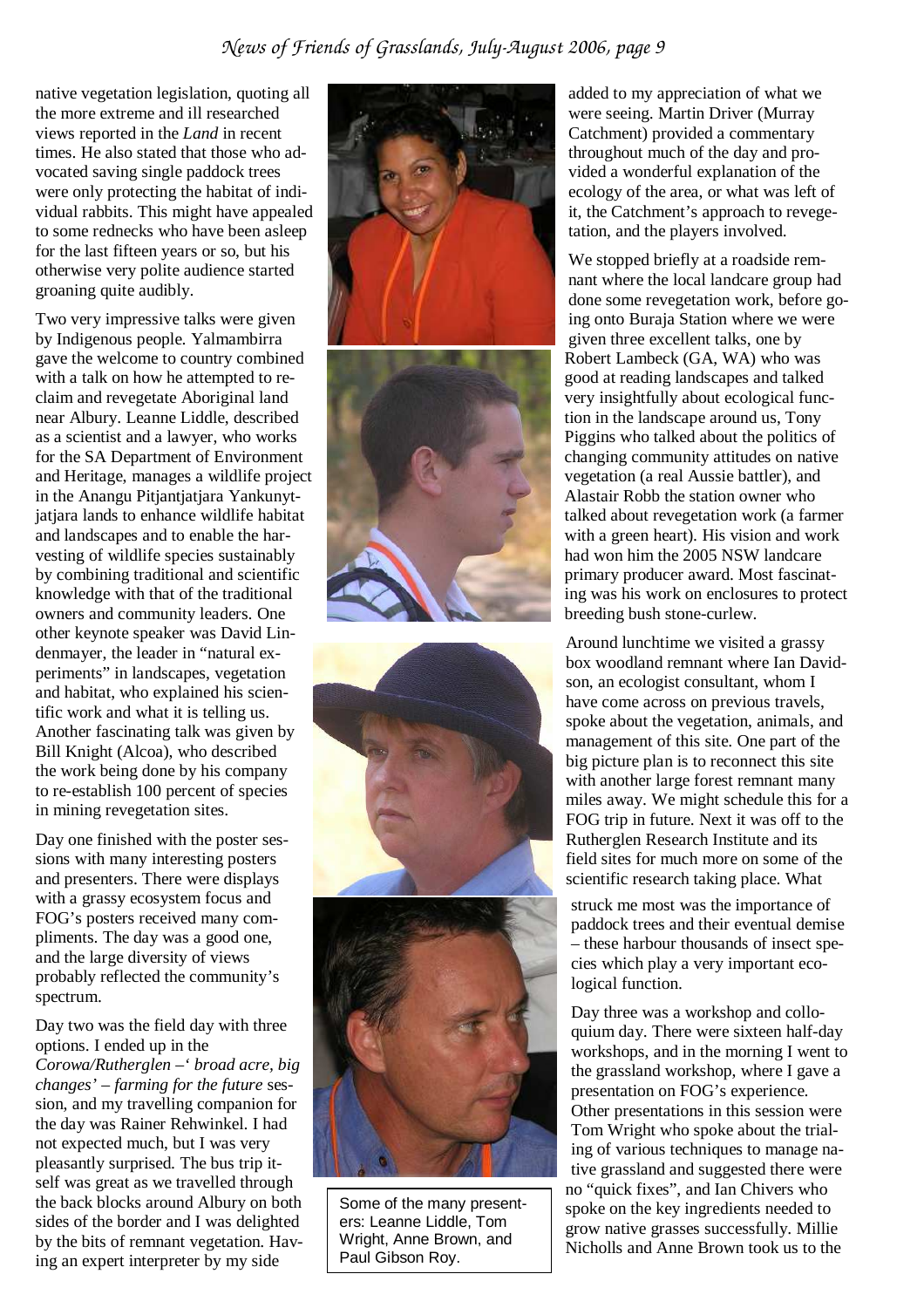field where they illustrated in vary practical ways how they teach farmers how to assess and manage their native vegetation. Many insights were gained from each talk. Mary Goodacre performed admirably as facilitator and there was much lively discussion around grassland issues.

After lunch on day three, I had the privilege of chairing a colloquium on the topic of what we are doing about the threats to native vegetation. The topics, excellently presented, covered mistletoe, carbon tendering, Defence Department conservation practice (with our own Michael Treanor as a co-presenter), and arthropods in vineyards and adjacent native vegetation. Each had a heavy scientific and statistical basis and covered much new ground – all delightful. After that I caught the last half of a workshop on *retain, repair, re-establish; the future of revegetation.* Luckily I heard an update by Paul Gibson Roy on his work on returning complex indigenous grassland communities to agricultural land (see putting back the ground cover, page 4 of the March-April newsletter), and some interesting insights from Josh Dorrough on why natural regeneration is not the most attractive option in revegetation work.

The dinner was a most enjoyable affair, and Ian Lowe was the guest speaker. Never having heard him speak before, I was impressed with his after dinner speech banter, truly entertaining, and then be got to the more serious stuff on how Australia is missing the boat on environmental issues, especially global warming. If any tonic was need after the Hon Peter McGauran, Ian Lowe was a cure-all. At that point, I though that Carl and Andrew were good at working both sides of the conservation divide.

On the last morning, a series of speakers attempted to summarise the conference working from a myriad of reports that had been put together by the host of people who made reports on each presentation, the field days, the workshops and colloquium sessions. It is of course difficult to take on such a task, but the speakers made a good attempt, and I was most impressed with Mark Butz who threw in some challenging ecological issues for us to ponder. Congratulations GA and LWC on a wonderful effort.

# *Van Klaphake's p pictorial keys*

From time to time I am in contact with FOG member, Van Klaphake of Wauchope, who has produced his own pictorial keys to the grasses, sedges and rushes of the Sydney region, and more recently the grasses of the Blue Mountains. In the past, I have discussed with Van the appropriateness of his booklets for my own use at Nimmitabel, and with that in mind Van has recently suggested that his latest booklet *(Guide to the Grasses of the Blue Mountains,* 3rd ed**.,**  2005) might go a reasonable distance to helping me at both Canberra and Nimmitabel, as it contains a greater selection of higher altitude grasses.

Van's keys are pictorially based, and are designed to be used in the field, although they are A4 in size, i.e. not the traditional field guide size. In his latest grasses booklets he uses a three-stage pictorial key which uses panicle diagrams first, and then a sketch of spikelets to get to the second stage (genus), and the third stage contains drawings of species within each genus. Van hopes that most experienced users would be able to get to genus within one minute. However, he acknowledges that users would have to be able to already

use keys, and of course there is a section on how to use





Illustrations of love grasses (this page) and wallaby grasses (next page) from Blue Mountains guide.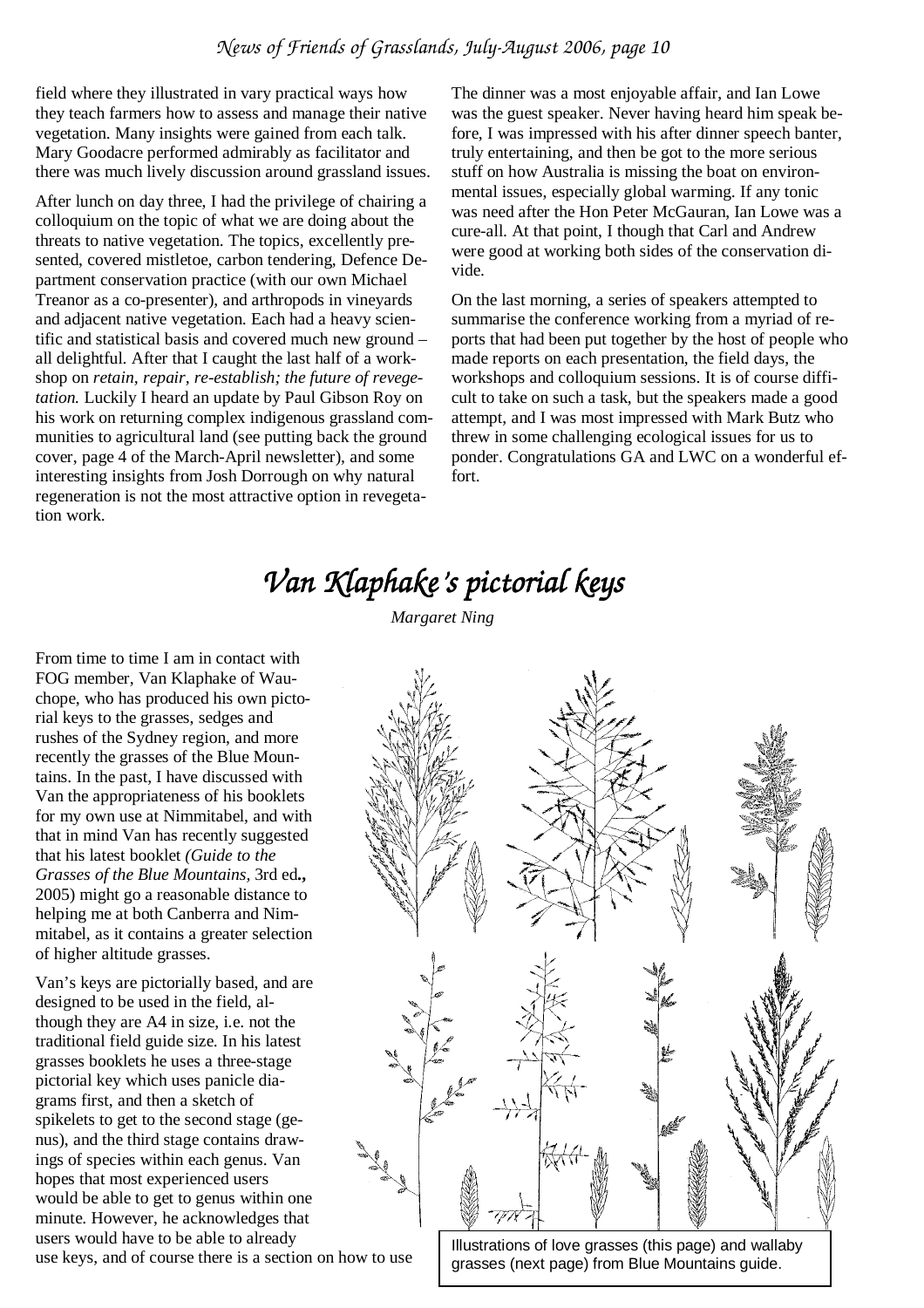his key at the beginning of the books. I'm not sure how easy it would be to pick up Van's books as a starting point to teach yourself about grasses as I think they assume a certain level of existing identification skills and background knowledge. However his booklets also include a glossary and very good drawings of grasses/sedge parts which are very useful aids. Personally I find Van's books particularly useful once I already know the genus of a grass. This assumes of course that the species is actually in the book – this is a potential problem discussed

below in the second dot point. Truth be told, I am excited about having another couple of reference books to aid in grass identification in the ACT/Southern Tablelands area.

I have shown Van's Blue Mountains' grasses booklet and an older version of the Sydney grasses to three FOG members who are more than casual users of grasses keys, i.e. they use them on a regular basis. I have attempted to summarise their comments below.

- Very user friendly at all levels, especially if beginners refer to the explanation of keys at the beginning.
- Regarding relevance for Southern Tablelands the books would be quite a help down to genus level and, although there is some overlap of species, they might only be confusing at species level for the genera which have several species, e.g. austrodanthonia and poa.
- They seem to me very useful guides to their particular areas - the Blue Mountains book has corrected some of the (minor) format problems with the original Sydney guide. The drawings are very good and demonstrate well the significant differences.
- There are very useful drawings of distinguishing characteristics which are not found in either the *Grasses of NSW* or the NSW Flora.



Details of Van's most recent issues include:

- *Guide to the grasses of Sydney, 3rd ed., 2005.* (Covers the Central Coast botanical region of NSW. 175 pages covering 298 species.) \$25 plus \$3 for postage.
- *Guide to the grasses of the Blue Mountains, 3rd ed., 2005.* (Covers all but the rarest species. 104 pages covering 184 species.) \$25 plus \$3 postage.
- *Key to the commoner species of sedges and rushes of Sydney and the Blue Mountains, 4th ed., 2004*. (81 pages covering 168 species.) \$25 plus \$3 postage.

If you are interested in any of Van's booklets, they can be ordered directly from him at 470 Bulli Ck Rd, Byaburra, NSW 2446, and if you have any questions you can phone him on 02 6587 1210. If you would like a look first, please contact me to arrange a brief perusal of the books, although I do not have an up-to-date edition of the Sydney grasses book. (As an exercise, I shall count the number of (native and exotic) Southern Tablelands grasses species in the Grasses of New South Wales, as well as the number of (native and exotic) grasses in Andrew Paget's *Plants of the ACT,* and shall endeavour to see how many of our local grass species are covered in Van's two grasses booklets. (See the next newsletter.)

### *Climate change: Climate change: Are we part of the problem or part of the sol Are we part of the problem or part of the solre we part of the or part of the solution? SteveDouglas*

Ok, so the question is dichotomous and the issues are far more complex than this. We're all somewhere on a spectrum between highly problematic and neutral, or even beneficial when it comes to our impacts on climate change.

FOG and many similar groups have a substantial conservation agenda but to what extent is FOG and its operations consistent with the broader ecological cause? When FOG members participate in fieldtrips, car pooling is encouraged but we can go further in reducing the impact of our travel by using CO2 offsets. These are intended to

neutralise the greenhouse gases emitted when we burn fossil fuels to power our cars.

Schemes include Green Fleet (www.greenfleet.com.au) and Carbon Neutral (www.carbonneutral.com.au). Both operate by planting 'trees' (can include woody shrubs) in quantities and locations where their modelled growth rates are used to calculate the amount of CO2 that they will absorb. You make a tax deductible donation to these schemes at a rate calculated to achieve the planting of sufficient trees to take up the annual emissions from your vehicle. Green Fleet's website provides the option of a flat fee based on average emissions from a vehicle, or the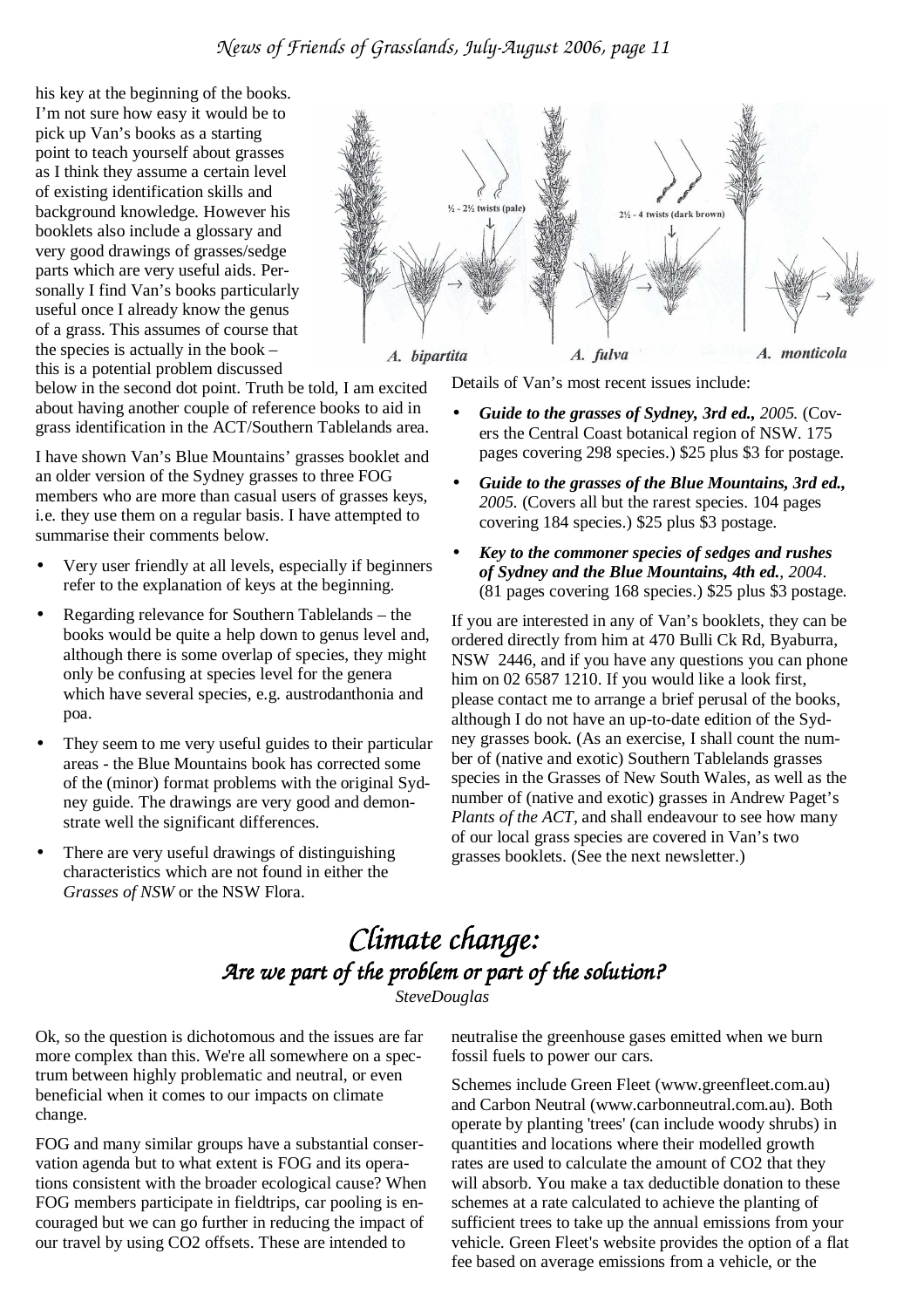ability to calculate specific emissions based on your provision of data such as fuel type, weekly fuel cost or annual distance or annual fuel cost. It then provides the annual emissions in tonnes, from which you can see how many 'trees' you need to purchase.

Some schemes also extend to offering offsets for air travel and domestic energy use. The latter is particularly relevant in situations where green power (certified renewable electricity) is not available or where other forms of energy are used e.g. gas. From what I've seen, I suspect buying tree-based carbon offsets for domestic electricity use is far cheaper than buying green power. However, despite the cost, I've opted for 100% green power at an additional \$200 per year. Offsets aren't as effective as stopping the problem at its source.

The above mentioned offset schemes are definitely not the answer to transport-based or domestic greenhouse gas generation and they don't consider issues such as the em-

bodied energy of a vehicle or even emissions associated with use of other vehicle consumables such as tyres. They are only a 'bandaid' and an imperfect one at that. But they do result in lots of reafforestation and the trees are not harvested, so they provide long-term benefits beyond CO2 uptake, e.g. wildlife habitat and groundwater drawdown in areas with or at risk from salinisation. I can't vouch for the ecological appropriateness of the schemes' tree planting activities, but given the very limited range of options available for CO2 offsets, I opted to purchase (very cheaply) sufficient tree planting credits to neutralise CO2 emissions from my annual use of petrol. I encourage members to investigate these schemes to offset their annual travel emissions. If we aren't taking action to offset such impacts, every time we travel on fieldtrips to appreciate aspects of Nature, we're harming the very focus of our appreciation through adding to the gas emissions that power climate change.

## *FOG letters Editor*

*The FOG newsletter is generally restricted to grassy ecosystems matters and threats to such systems, or matters of general ecology which help us to understand grassy ecosystems. We also recognise that issues such as climate change will have major impacts on the adaptation of grassy and alpine ecosystems.* 

*From time to time, FOG receives letters from members and others about issues of concern; for example we have recently received letters about the the sale of the Snowy Hydro and the proposed drag way. The FOG committee does not have an official view on such matters, although it realises that they may potentially, but not clearly, have some negative impacts on grassy ecosystem remnants.* 

*FOG has decided that within limits, it will publish letters it receives where the issues are not clear cut, but where they may be of interest to members. The committee therefore decided to publish the letter below.* 

*Two issues that may be of particular relevance to FOG are: whether noise levels have an adverse effect on wildlife and therefore threaten the integrity of remnant ecological communities, and the site chosen would ap-* *pear (from the photo on the website) to be a lowland box woodland site with well established red-gum and yellow box trees, although with a not so intact understorey.*

#### **Dragway noise threatens nature**

**park,** *Jenni Savigny, President, Dragwayaway*

Dear Friends of Grasslands, we are seeking your support for our campaign to stop the construction of a dragway in the Majura Valley.

One of our concerns about the proposed dragway is that it essentially uses the Mt Ainslie/Majura Nature Park as a noise buffer zone, with no respect for the peaceful and quiet amenity that so many of us enjoy. The government's noise modelling shows noise levels in the Nature Park of 70 to 90 decibels, depending on the type of event and the wind direction. Such excessive noise levels would make being in the Nature Park so unpleasant that it would be tantamount to closing it for the duration of the drag way event. Drag way events are proposed for the same time that other recreational users of this area enjoy, i.e., weekends and public holidays, with some events lasting twelve hours (9am to 9pm).

The government is currently seeking community comment on its draft Dragway Motorsport Noise Environment Protection Policy (EPP), and we are encouraging all groups and individuals that use the Mt Ainslie/Majura Nature Park to make a submission. If you want to have a look at some (scary but true) noise contour maps, they're on our website, www.dragwayaway.org.au on the page 'Why Majura Valley is the Wrong Place'. You'll also find the draft EPP there. For more information, please contact me on 6257 5648.

# **PLANTS OF THE ACT**

A Guide to the Indigenous and Naturalised Vascular Plants of the ACT excluding Jervis Bay

# 2 CD-ROM SET

- Over 4000 full-colour photographs of 1300 species of the 1350 species found in the ACT
- Information on how to identify each plant species, and how to tell it apart from similar species
- Information by field botanist with 20 years experience
- Requires 1.2GB hard drive space to download to your computer

Full Licence \$150 (student and quantity discounts available – ask us). Send payment made out to 'Wildwood Flora', Wildwood, 367 Koppin Yarratt Road, Upper Lansdowne NSW 2430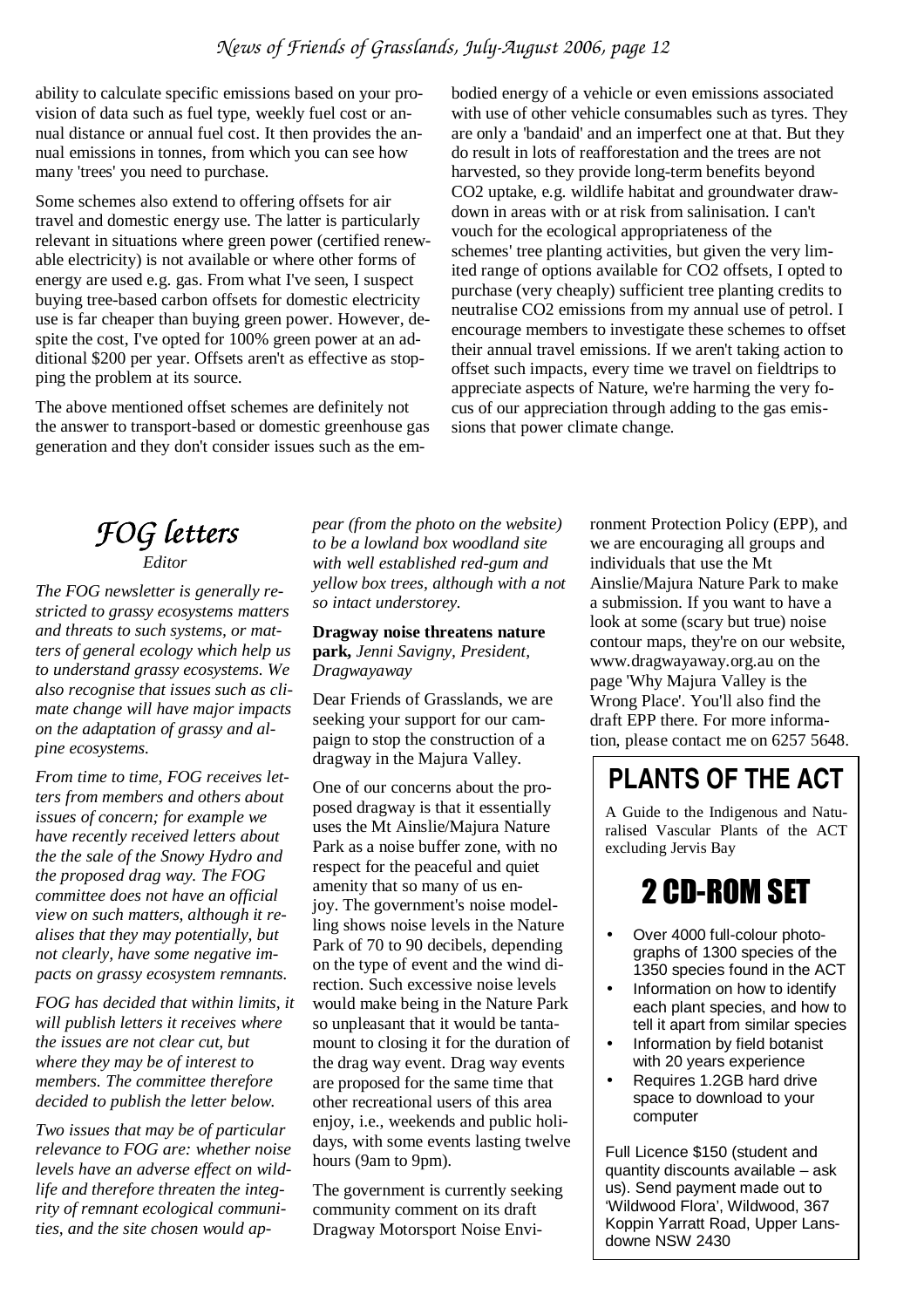*News of Friends of Grasslands, July-August 2006, page 13* 

### *Showy copper-wire daisy: An impressive flower of grassy ecosys ecosystems Michael Bedingfield*

Many are the plants of local grassy ecosystems which are modest or inconspicuous. Not so the showy copper-wire daisy. The large golden-yellow flowers are on display in late spring or early summer, standing high above the grassy tussocks.



This handsome plant has a perennial rosette of lanceolate leaves from which the flower stems emerge. The stems have a few leaves spaced along their length and have a reddish-brown wiry look about them. They usually don't have branches and stand quite erect and up to 50cm high, with a single flower at the top. The flower buds are bell-shaped and large, 2- 3cm wide, papery and brown coloured. The flower-head consists of a typical daisy composite grouping, which is 2- 3cm wide, containing many tiny florets clustered together. The outer florets or 'petals' surround the structure. These are deeply toothed and attractively decorative, making the whole flower up to 5cm wide.

The large and attractive flowers make it quite ornamental, and in the book Grassland Flora by Eddy, Mallinson, Rehwinkel and Sharp, it is suggested that this plant may be of use in gardens. It is uncommon, and is usually found in less disturbed areas. But it is widely distributed nonetheless, occurring throughout the Southern Tablelands, as well as other tablelands, and on the coast, slopes and plains of NSW. It is also found in Qld, Vic, SA and Tasmania. Its preferred habitat is various grassy areas - grassland, woodland or dry forest – extending up to the subalps.

The scientific name for the showy cop-

per-wire daisy is Podolepis jaceoides. A very similar species is the tall copper-wire daisy (P. hieracioides), which is a bit taller, growing up to 70cm high, has branched flower stems, and is less common than our main subject. The alpine podolepis or mountain lettuce (P. robusta) has large crinkly leaves, branched flower stems, grows up to 60cm tall, and is restricted to the alpine areas.

Please refer to the associated drawings. The daisy is shown as viewed from above at about half normal size, and the whole plant is shown at roughly quarter normal size. I have shown only one flower stem but several stems can grow from the centre of the basal rosette of leaves. The showy copper-wire daisy - Podolepis jaceoides – an uncommon daisy with colour and flair.